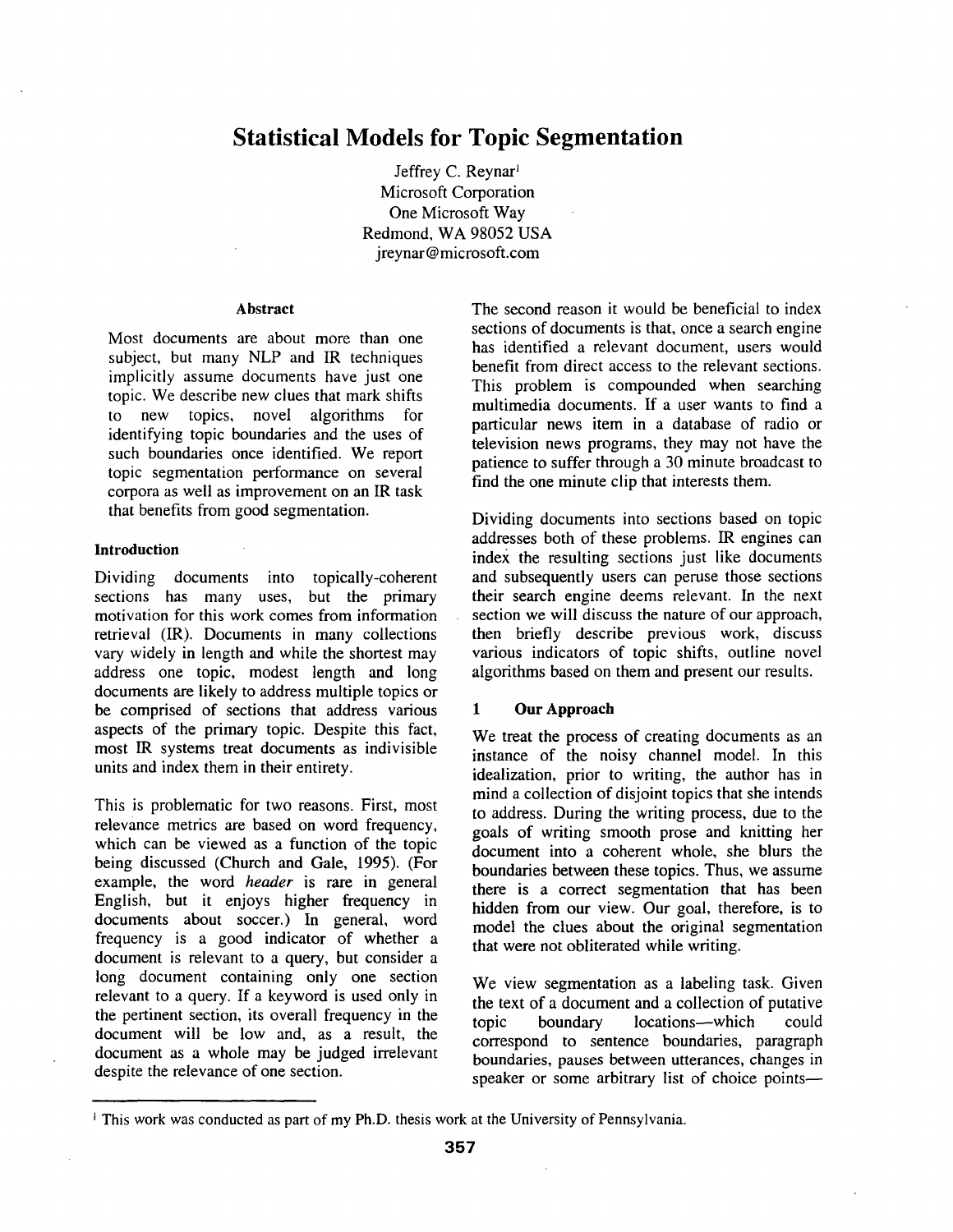we label each of them as either the location of a topic boundary or not. We perform this labeling using statistical algorithms that combine diverse sources of evidence to determine the likelihood of a topic boundary.

# **2 Previous Work**

Much research has been devoted to the task of structuring text—that is dividing texts into units based on information within the text. This work falls roughly into two categories. Topic segmentation focuses on identifying topicallycoherent blocks of text several sentences through several paragraphs in length (e.g. see Hearst, 1994). The prime motivation for identifying such units is to improve performance on languageprocessing or IR tasks. Discourse segmentation, on the other hand, is often finer-grained, and focuses on identifying relations between utterances (e.g. Grosz and Sidner, 1986 or Hirschberg and Grosz, 1992).

Many topic segmentations algorithms have been proposed in the literature. There is not enough space to review them all here, so we will focus on describing a representative sample that covers most of the features used to predict the location of boundaries. See (Reynar, 1998) for a more thorough review.

Youmans devised a technique called **the**  Vocabulary Management Profile based on **the**  location of first uses of word types. He posited that large clusters of first uses frequently followed topic boundaries since new topics generally introduce new vocabulary items (Youmans, 1991).

Morris and Hirst developed an algorithm (Morris and Hirst, 1991) based on lexical cohesion relations (Halliday and Hasan, 1976). They used Roget's 1977 Thesaurus to identify synonyms and other cohesion relations.

Kozima defined a measure called the Lexical Cohesion Profile (LCP) based on spreading activation within a semantic network derived from. a machine-readable dictionary. He identified topic boundaries where the LCP score was low (Kozima, 1993).

Hearst developed a technique called TextTiling that automatically divides expository texts into multi-paragraph segments using the vector space model from IR (Hearst, 1994). Topic boundaries were positioned where the similarity between the block of text before and after the boundary was low.

In previous work (Reynar, 1994), we described a method of finding topic boundaries using an optimisation algorithm based on word repetition that was inspired by a visualization technique known as dotplotting (Helfman, 1994).

Ponte and Croft predict topic boundaries using a model of likely topic length and a query expansion technique called Local Content Analysis that maps sets of words into a space of concepts (Ponte and Croft, 1997).

Richmond, Smith and Amitay designed an algorithm for topic segmentation that weighted words based on their frequency within a document and subsequently used these weights in a formula based on the distance between repetitions of word types (Richmond *et al.,* 1997).

Beeferman, Berger and Lafferty used the relative performance of two statistical language models and cue words to identify topic boundaries (Beeferman *et al.,* 1997).

# **3 New Clues for Topic Segmentation**

Prior work on topic segmentation has exploited many different hints about where topic boundaries lie. The algorithms we present use many cues from **the** literature as well as novel ones. Our approach is statistical in nature and weights evidence based **on** its utility in segmenting a training corpus. **As a**  result, we do not use clues to form hard and fast rules. Instead, they all contribute evidence used to either increase or decrease the likelihood of proposing a topic boundary between two regions of text.

# **3.1 Domain-specific Cue Phrases**

Many discourse segmentation techniques (e.g. Hirschberg and Litman, 1993) as well as some topic segmentation algorithms rely on cue words and phrases (e.g. Beeferman *et al., 1997),* but the types of cue words used vary greatly. Those we employ are highly domain specific. Taking an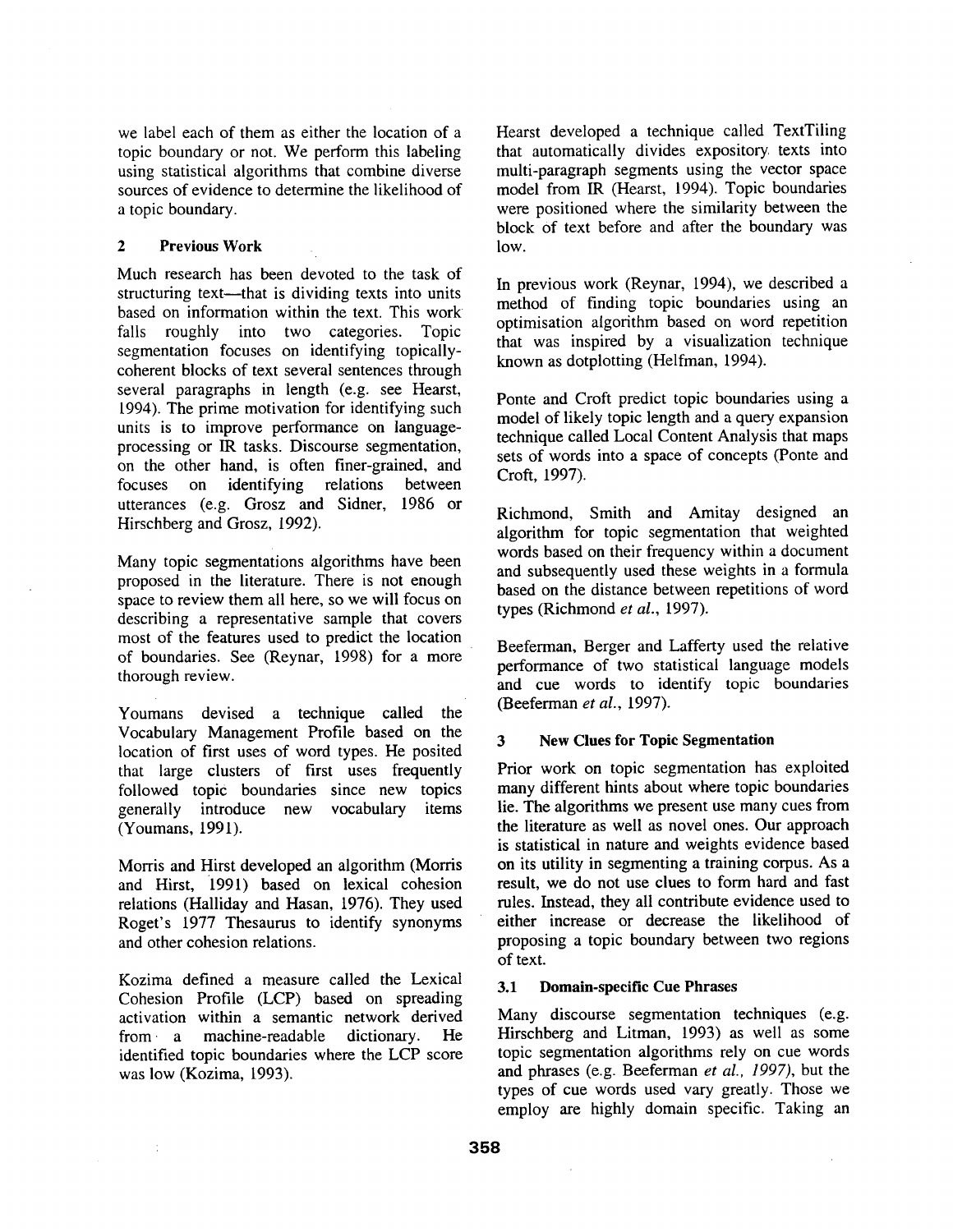example from the broadcast news domain where we will demonstrate the effectiveness of our algorithms, the phrase *joining us* is a good indicator that a topic shift has just occurred because news anchors frequently say things such as *joining us to discuss the crisis in Kosovo is Congressman...* when beginning new stories. Consequently, our algorithms use the presence of phrases such as this one to boost the probability of a topic boundary having occurred.

| joining us                                    |
|-----------------------------------------------|
| good evening                                  |
| brought to you by                             |
| this just in                                  |
| welcome back                                  |
| <person name=""> <station></station></person> |
| this is <person name=""></person>             |

Table 1: A sampling of domain-specific cue **phrases**  we employ.

Some cue phrases are more complicated and contain word sequences of particular types. Not surprisingly, the phrase *this is* is common in broadcast news. When it is followed by a person's name, however, it serves as a good clue that a topic is about to end. This is <person name> is almost always said when a reporter is signing off after finishing an on-location report. Generally such signoffs are followed by the start of new news stories. A sampling of the cue phrases we use is found in Table 1. Since our training corpus was relatively small we identified these by hand, but on a different corpus we induced them automatically (Reynar, 1998). The results we present later in the paper rely solely on manually identified cues phrases.

Identifying complex cue phrases involves pattern matching and determining whether particular word sequences belong to various classes. To address this, we built a named entity recognition system in the spirit of those used for the Message Understanding Conference evaluations (e.g. Bikel *et al.,* 1997). Our named entity recognizer used a maximum entropy model, built with Adwait Ratnaparkhi's tools (Ratnaparkhi, 1996) to label word sequences as either person, place, company or none of the above based on local cues including the surrounding words and whether honorifics (e.g. *Mrs.* or *Gen.)* or corporate designators (e.g. *Corp.* or *Inc.)* were present. Our algorithm's labelling accuracy of 96.0% by token was sufficient for our purposes, but performance is not directly comparable to the MUC competitors'. Though we trained from the same data, we preprocessed the data to remove punctuation and capitalization so the model could be applied to broadcast news data that lacked these helpful clues. We separately identified television network acronyms using simple regular expressions.

### **3.2 Word Bigram Frequency**

Many topic segmentation algorithms in the literature use word frequency (e.g. Hearst, 1994; Reynar, 1994; Beeferman *et al.,* 1997). An obvious extension to using word frequency is to use the frequency of multi-word phrases. Such phrases are useful because they approximate word sense disambiguation techniques. Algorithms that rely exclusively on word frequency might be fooled into suggesting that two stretches of text containing the word *plant* were part of the same story simply because of the rarity of *plant* and the low odds that two adjacent stories contained it due to chance. However, if *plant* in one section participated in bigrams such as *wild plant, native plant* and *woody plant* but in the other section was only in the bigrams *chemical plant, manufacturing plant* and *processing plant,* the lack of overlap between sets of bigrams could be used to decrease the probability that the two sections of text were in the same story. We limited the bigrams we used to those containing two content words.

## **3.3 Repetition of Named Entities**

The named entities we identified for use in cue phrases are also good indicators of whether two sections are likely to be in the same story or not. Companies, people and places figure prominently in many documents, particularly those in the domain of broadcast news. The odds that different stories discuss the same entities are generally low. There are obviously exceptions--- the President of the U.S. may figure in many stories in a single broadcast--but nonetheless the presence of the same entities in two blocks of text suggest that they are likely to be part of the same story.

# 3.4 Pronoun Usage

 $\bar{z}$ 

In her dissertation, Levy described a study of the impact of the type of referring expressions used, the location of first mentions of people and the gestures speakers make upon the cohesiveness of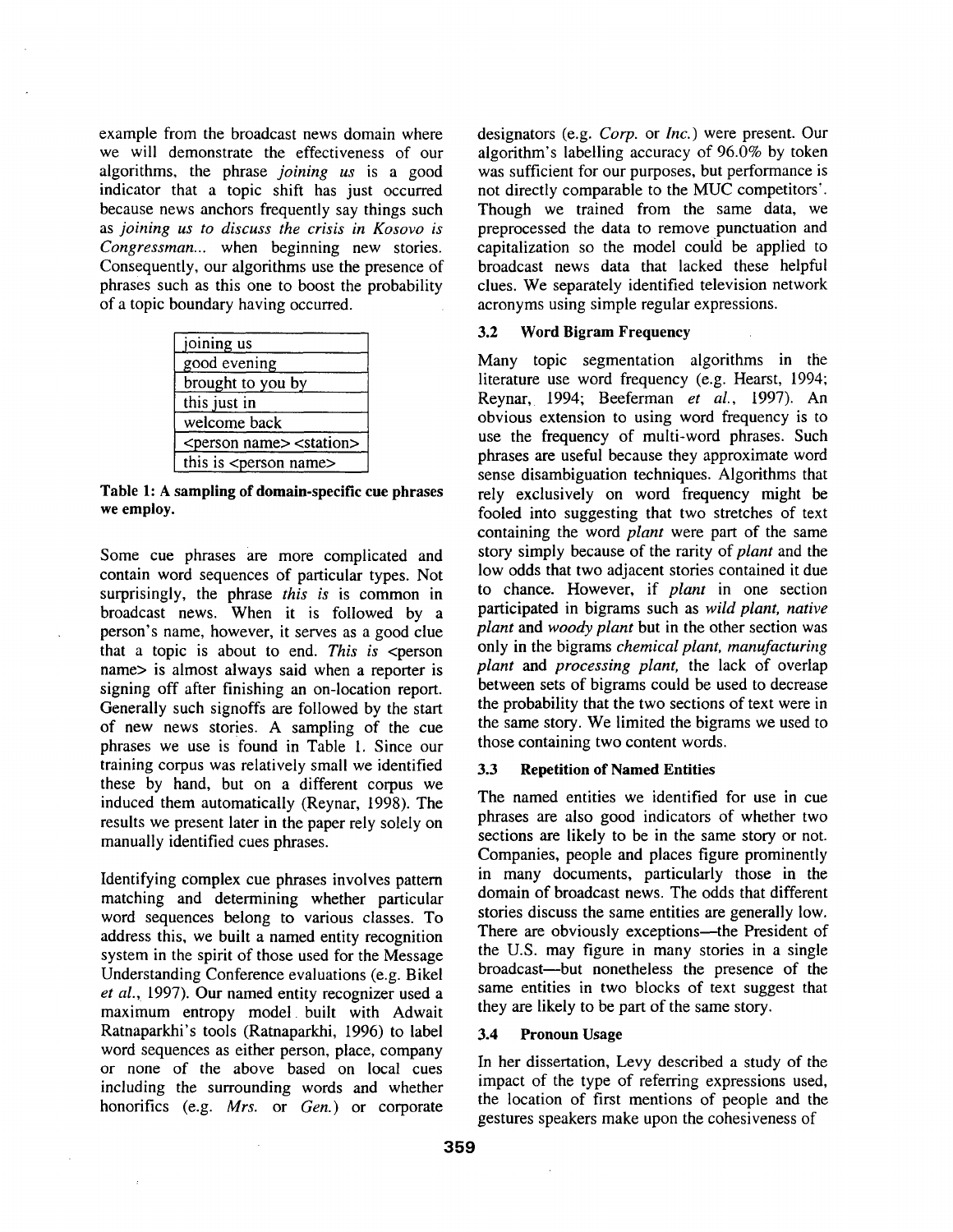discourse (Levy, 1984). She found a strong correlation between the types of referring expressions people used, in particular how explicit

they were, and the degree of cohesiveness with the preceding context. Less cohesive utterances generally contained more explicit referring expressions, such as definite noun phrases or phrases consisting of a possessive followed by a noun, while more cohesive utterances more. frequently contained zeroes and pronouns.

We will use the converse of Levy's observation about pronouns to gauge the likelihood of a topic shift. Since Levy generally found pronouns in utterances that exhibited a high degree of cohesion with the prior context, we assume that the presence of a pronoun among the first words immediately following a putative topic boundary provides some evidence that no topic boundary actually exists there.

# **4 Our Algorithms**

 $\left\{ \right.$ 

We designed two algorithms for topic segmentation. The first is based solely on word frequency and the second combines the results of the first with other sources of evidence. Both of these algorithms are applied to text following some preprocessing including tokenization, conversion to lowercase and the application of a lemmatizer (Karp *et al.,* 1992).

# **4.1 Word Frequency Algorithm**

Our word frequency algorithm uses Katz's G model (Katz, 1996). The G model stipulates that words occur in documents either topically or nontopically. The model defines topical words as those that occur more than 1 time, while nontopical words occur only once. Counterexamples of these uses of topical and nontopical, of course, abound.

We use the G model, shown below, to determine the probability that a particular word,  $w$ , occurred k times in a document. We trained the model from a corpus of 78 million words of *Wall Street Journal* text and smoothed the parameters using Dan Melamed's implementation of Good-Turing smoothing (Gale and Sampson, 1995) and additional *ad hoc* smoothing to account for unknown words.

$$
Pr(k, w) = (1 - \alpha_w)\delta_{k,0} + \alpha_w(1 - \gamma_w)\delta_{k,1} +
$$

$$
(\frac{\alpha_w\gamma_w}{B_w - 1}(1 - \frac{1}{B_w - 1})^{k-2})(1 - \delta_{k,0} - \delta_{k,1})
$$

 $\alpha_{w}$  is the probability that a document contains at least 1 occurrence of word w.

 $\gamma_{w}$  is the probability that w is used topically in a document given that it occurs at all.

 $B_{\nu}$  is the average number of occurrences in documents with more than 1 occurrence of w.

 $\delta_{xx}$  is a function with value 1 if  $x = y$  and 0 otherwise.

The simplest way to view the G model is to decompose it into 3 separate terms that are summed. The first term is the probablility of zero occurrences of a word, the second is the probability of one occurrence and the third is the probability of any number of occurrences greater than one.

To detect topic boundaries, we used the model to answer this simple question. Is it more or less likely that the words following a putative topic boundary were generated independently of those before it?

Given a potential topic boundary, we call the text before the boundary region 1 and the text after it region 2. For the sake of our algorithm, the size of these regions was fixed at 230 words-the average size of a topic segment in our training corpus, 30 files from the HUB-4 Broadcast News Corpus annotated with topic boundaries by the LDC (HUB-4, 1996). Since the G model, unlike language models used for speech recognition, computes the probability of a bag of words rather than a word sequence, we can use it to compute the probability of some text given knowledge of what words have occurred before that text. We computed two probabilities with the model.  $P_{\text{inc}}$  is the probability that region 1 and region 2 discuss the same subject matter and hence that there is no topic boundary between them.  $P_{\text{net}}$  is the probability that they discuss different subjects and are separated by a topic boundary.  $P_{\text{ave}}$ , therefore, is the probability of seeing the words in region 2 given the context, called C, of region 1.  $P_{\text{max}}$  is the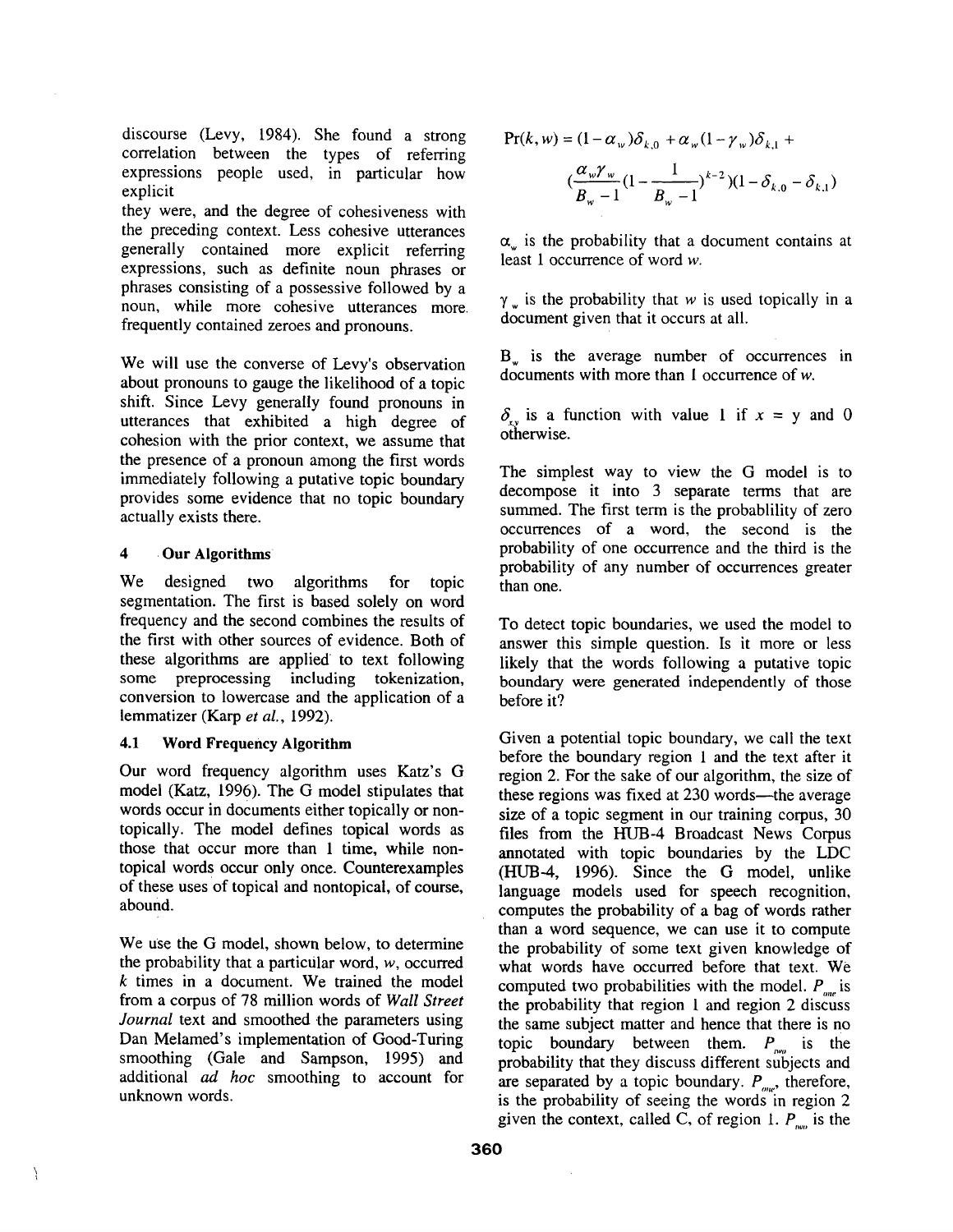probability of seeing the words in region 2 independent of the words in region 1. Formulae for *P .....* and *P,* are shown below. Boundaries were placed where  $P_{\text{max}}$  was greater than  $P_{\text{max}}$  by a certain threshold. The threshold was used to trade precision for recall and vice versa when identifying topic boundaries. The most natural threshold is a very small nonzero value, which is equivalent to placing a boundary wherever  $P_{\text{max}}$  is greater than  $P_{\text{max}}$ .

$$
P_{one} = \prod_{w} \Pr(k, w \mid C) \qquad P_{two} = \prod_{w} \Pr(k, w)
$$

Computing  $P_{\text{avg}}$  is straightforward, but  $P_{\text{avg}}$  requires computing conditional probabilities of the number of occurrences of each word in region 2 given the number in region 1. The formulae for the conditional probabilities are shown in Table 2. We do not have space to derive these formulae here, but they can be found in (Reynar, 1998). M is a normalizing term required to make the conditional probabilities sum to 1. In the table,  $x+$  means x occurrences or more.

| <b>Occurrences</b><br>in region 1 | <b>Occurrences</b><br>in region 2 | <b>Conditional probability</b>                           |
|-----------------------------------|-----------------------------------|----------------------------------------------------------|
| 0                                 | 0                                 | $1 - \alpha$                                             |
| $\bf{0}$                          |                                   | $\alpha(1-\gamma)$                                       |
| ŋ                                 | $2+$                              | $\frac{\alpha-\gamma}{1-\gamma}$<br>$B - 1$<br>$B-1$     |
|                                   | 0                                 | $1-\gamma$                                               |
|                                   | $1+$                              | $\frac{\gamma}{(1-\frac{1}{2})^{k-2}}$<br>$B-1$<br>$B-1$ |
| $2+$                              | $0+$                              | $(1-\frac{1}{2})^{k-2}$<br>$B-1$<br>$M(B-I)$             |

**Table 2: Conditional probabilities used to compute P**<sub>anc</sub>.

### **4.2 A Maximum Entropy Model**

Our second algorithm is a maximum entropy model that uses these features:

- Did our word frequency algorithm suggest a topic boundary?
- Which domain cues (such as *Joining us*  or *This is* <person>) were present?
- How many content word bigrams were common to both regions adjoining the putative topic boundary?
- How many named entities were common to both regions?
- How many content words in both regions were synonyms according to WordNet (Miller *et al.,* 1990)?
- What percentage of content words in the region after the putative boundary were first uses?
- Were pronouns used in the first five words after the putative topic boundary?

We trained this model from 30 files of HUB-4 data that was disjoint from our test data.

### **5 Evaluation**

We will present results for broadcast news data and for identifying chapter boundaries labelled by authors.

#### **5.1 HUB-4 Corpus Performance**

Table 3 shows the results of segmenting the test portion of the HUB-4 corpus, which consisted of transcribed broadcasts divided into segments by the LDC. We measured performance by comparing our segmentation to the gold standard annotation produced by the LDC.

The row labelled Random guess shows the performance of a baseline algorithm that randomly guessed boundary locations with probability equal to the fraction of possible boundary sites that were boundaries in the gold standard. The row TextTiling shows the performance of the publicly available version of that algorithm (Hearst, 1994). Optimization is the algorithm we proposed in (Reynar, 1994). Word frequency and Max. Ent. Model are the algorithms we described above. Our word frequency algorithm does better than chance, TextTiling and our previous work and our maximum entropy model does better still. See (Reynar, 1998) for graphs showing the effects of trading precision for recall with these models.

| <b>Algorithm</b>  | <b>Precision</b> | Recall |
|-------------------|------------------|--------|
| Random guess      | 0.16             | 0.16   |
| <b>TextTiling</b> | 0.21             | 0.41   |
| Optimization      | 0.36             | 0.20   |
| Word Frequency    | 0.55             | 0.52   |
| Max. Ent. Model   | 0.59             | 0.60   |

**Table 3: Performance on the HUB-4 English corpus.**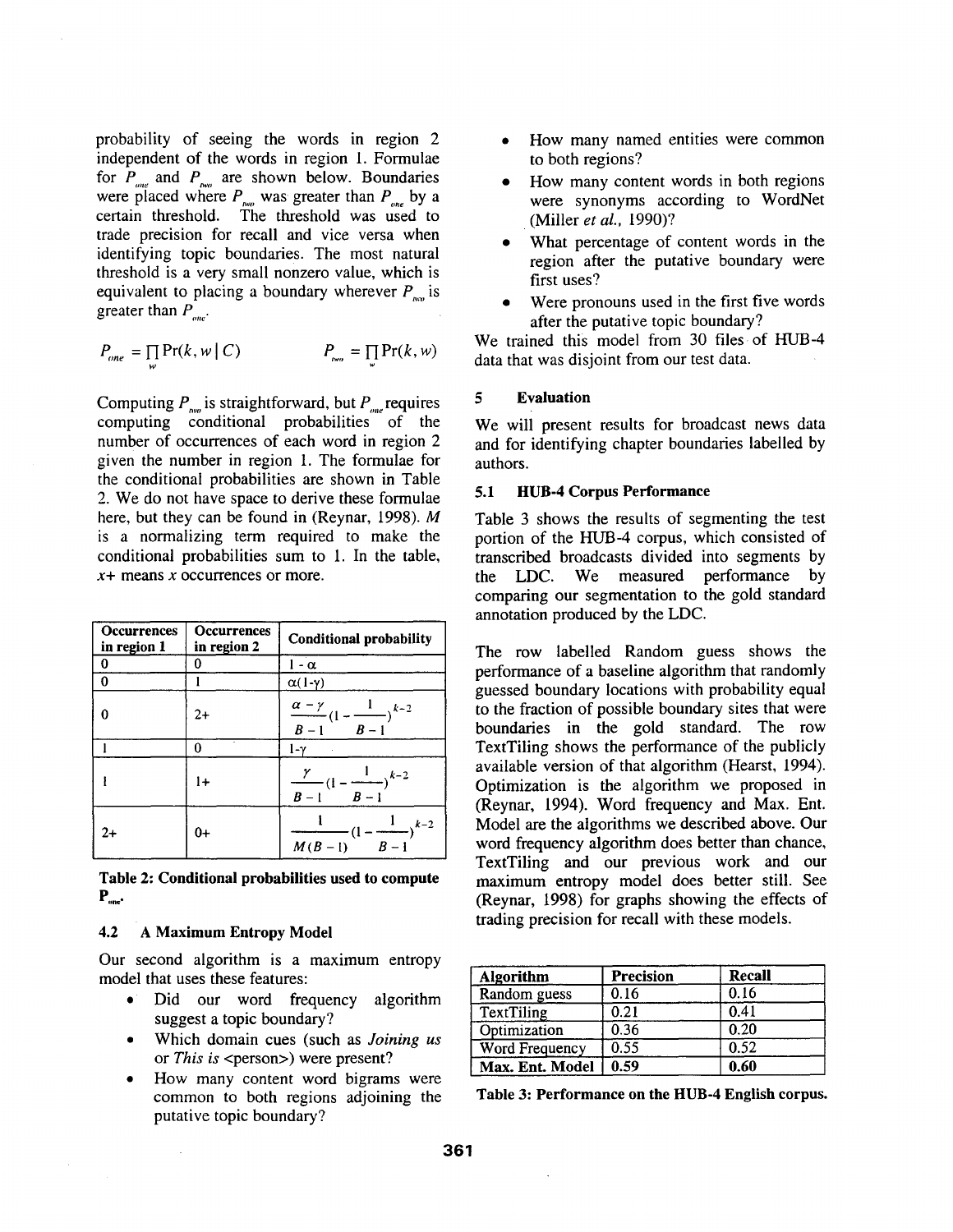We also tested our models on speech-recognized broadcasts from the 1997 TREC spoken document retrieval corpus. We did not have sufficient data to train the maximum entropy model, but our word frequency algorithm achieved precision of 0.36 and recall of 0.52, considerably better, than the baseline of 0.19 precision and recall. Using manually produced transcripts of the same data naturally yielded better performance—precision was 0.50 and. recall 0.58.

Our performance on broadcast data was surprisingly good considering we trained the word frequency model from newswire data. Given a large corpus of broadcast data, we expect our algorithms would perform even better.

We were curious, however, how much of the performance was attributable to having numerous parameters (3 per word) in the G model and how much comes from the nature of the model. To address this, we discarded the  $\alpha$ ,  $\gamma$  and B parameters particular to each word and instead used the same parameter values for each wordnamely, those assigned to unknown words through our smoothing process. This reduced the number of parameters from 3 per word to only 3 parameters total. Performance of this hobbled version of our word frequency algorithm was so good on the HUB-4 English corpus—achieving precision of  $0.42$  and recall of  $0.50$ —that we tested it on Spanish broadcast news data from the HUB-4 corpus. Even for that corpus we found much better than baseline performance. Baseline for Spanish was precision and recall of 0.28, yet our 3-parameter word frequency model achieved 0.50 precision and recall of 0.62. To reiterate, we used our word frequency model with a total of 3 parameters trained from English newswire text to segment Spanish broadcast news data

We believe that the G model, which captures the notion of burstiness very well, is a good model for segmentation. However, the more important lesson from this work is that the concept of burstiness alone can be used to segment texts. Segmentation performance is better when models have accurate measures of the likelihood of 0, 1 and 2 or more occurrences of a word. However, the mere fact that content words are bursty and are relatively unlikely to appear in neighboring

regions of a document unless those two regions are about the same topic is sufficient to segment many texts. This explains our ability to segment Spanish broadcast news using a 3 parameter model trained from English newswire data.

## **5.2 Recovering Authorial Structure**

Authors endow some types of documents with structure as they write. They may divide documents into chapters, chapters into sections, sections into subsections and so forth. We exploited these structures to evaluate topic segmentation techniques by comparing algorithmic determinations of structure to the author's original divisions. This method of evaluation is especially useful because numerous documents are now available in electronic form.

We tested our word frequency algorithm on four randomly selected texts from Project Gutenberg. The four texts were Thomas Paine's pamphlet *Common Sense* which was published in 1791, the first .volume of *Decline and Fall of the Roman Empire* by Edward Gibbon, G.K. Chesterton's book *Orthodoxy.* and Herman Melville's classic *Moby Dick.* We permitted the algorithm to guess boundaries only between paragraphs, which were marked by blank lines in each document.

To assess performance, we set the number of boundaries to be guessed to the number the authors themselves had identified. As a result, this evaluation focuses solely on the algorithm's ability to rank candidate boundaries and not on its adeptness at determining how many boundaries to select. To evaluate performance, we computed the accuracy of the algorithm's guesses compared to the chapter boundaries the authors identified. The documents we used for this evaluation may have contained legitimate topic boundaries which did not correspond to chapter boundaries, but we scored guesses at those boundaries incorrect.

Table 4 presents results for the four works. Our algorithm performed better than randomly assigning boundaries for each of the documents except the pamphlet *Common Sense.* Performance on the other three works was significantly better than chance and ranged from an improvement of a factor of three in accuracy over the baseline to a factor of nearly 9 for the lengthy *Decline and Fall of the Roman Empire.*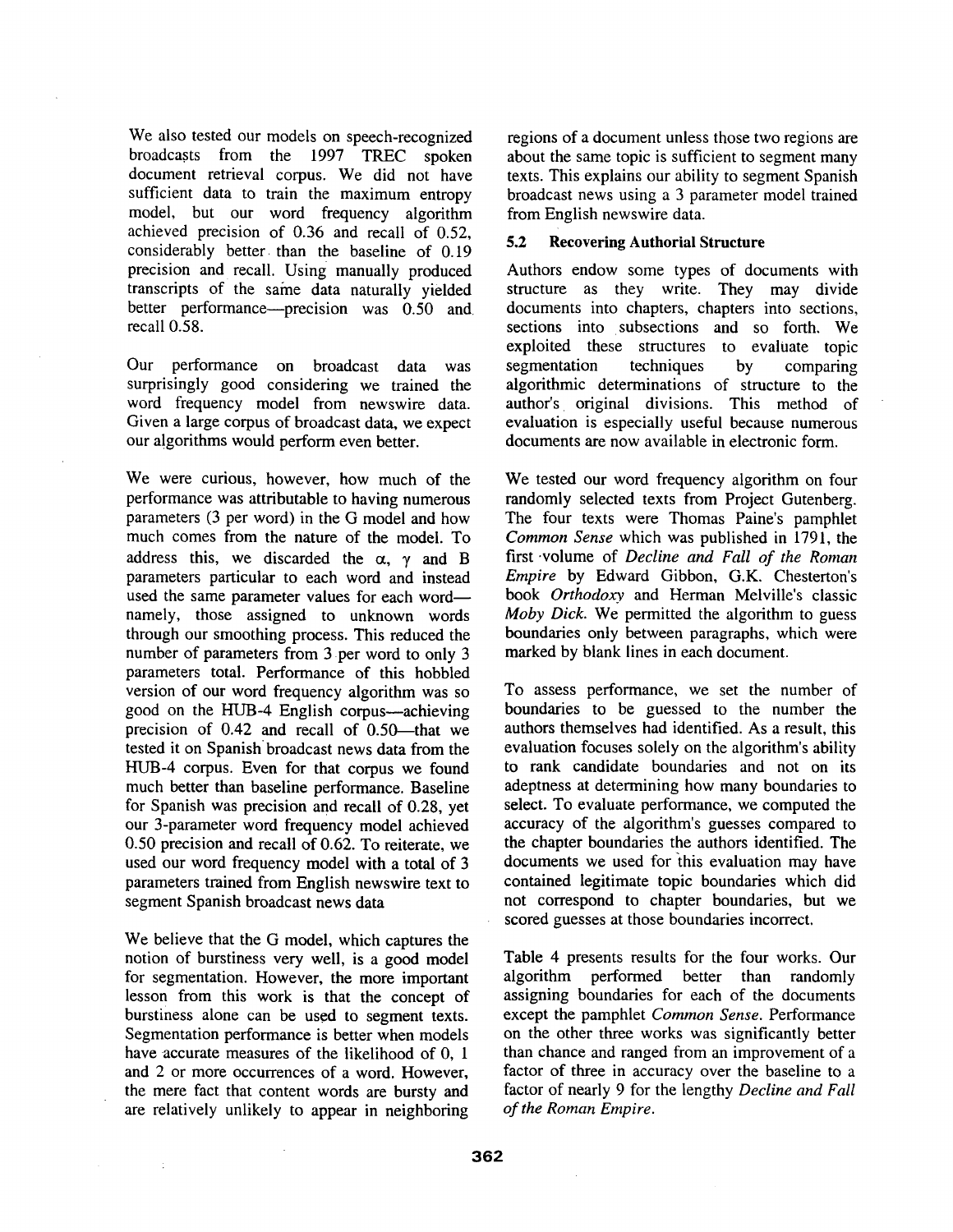| Work                | #<br>of<br><b>Boundaries</b> | Word<br>Frequency | Random |
|---------------------|------------------------------|-------------------|--------|
| Common<br>Sense     |                              | 0.00              | 0.36   |
| Decline<br>and Fall | 53                           | 0.21              | 0.0024 |
| Moby<br>Dick        | 132                          | 0.55              | 0.173  |
| Orthodoxy           | 8                            | 0.25              | 0.033  |
| Combined            | 200                          | 0.43              | 0.059  |

**Table 4: Accuracy of the Word Frequency algorithm on identifying chapter boundaries.** 

### **5.3 IR Task Performance**

The data from the HUB-4 corpus was also used for the TREC Spoken document retrieval task. We tested the utility of our segmentations by comparing IR performance when we indexed documents, the segments annotated by the LDC and the segments identified by our algorithms. We modified SMART (Buckley, 1985) to perform better normalization for variations in document length (Singhal *et al.,* 1996) prior to conducting our IR experiments.

This IR task is atypical in that there is only 1 relevant document in the collection for each query. Consequently, performance is measured by determining the average rank determined by the IR system for the document relevant to each query. Perfect performance would be an average rank of 1, hence lower average ranks are better. Table 5 presents our results. Note that indexing the segments identified by our algorithms was better than indexing entire documents and that our best algorithm even outperformed indexing the gold standard annotation produced by the LDC.

| Method               | <b>Average Rank</b> |
|----------------------|---------------------|
| Documents            | 9.52                |
| Annotator segments   | 8.42                |
| Word frequency model | 9.48                |
| Max. Ent. Model      | 7.54                |

**Table 5: Performance on an IR task. Lower numbers are better.** 

#### **Conclusion**

We described two new algorithms for topic segmentation. The first, based solely on word frequency, performs better than previous algorithms on broadcast news data. It performs well on speech recognized English despite recognition errors. Most surprisingly, a version of our first model that requires little training data could segment Spanish broadcast news documents as well---even with parameters estimated from English documents. Our second technique, a statistical model that combined numerous clues about segmentation, performs better than the first, but requires segmented training data.

We showed an improvement on a simple IR task to demonstrate the potential of topic segmentation algorithms for improving IR. Other potential uses of these algorithms include better language modeling by building topic-based language models, improving NLP algorithms (e.g. coreference resolution), summarization, hypertext linking (Salton and Buckley, 1992), automated essay grading (Burstein *et al.,* 1997) and topic detection and tracking (TDT program committee, 1998). Some of these are discussed in (Reynar, 1998), and others will be addressed in future work.

#### **Acknowledgements**

My thanks to the anonymous reviewers and the members of my thesis committee, Mitch Marcus, Aravind Joshi, Mark Liberman, Julia Hirschberg and Lyle Ungar for useful feedback. Thanks also to Dan Melamed for use of his smoothing tools and to Adwait Ratnaparkhi for use of his maximum entropy modelling software.

#### **References**

- Beeferman, D., Berger, A., and Lafferty, J. (1997). Text segmentation using exponential models. In *Proceedings of the Second Conference on Empirical Methods in Natural Language Processing,* pages 35-46, Providence, Rhode Island.
- Bikel, D.M., Miller, S., Schwartz, R., and Weischedel, R. (1997). Nymble: a high-performance learning name-finder. In *Proceedings of the Fifth Conference on Applied Natural Language Processing,* pages 194-201, Washington, D.C.
- Buckley, C. (1985). Implementation of the SMART information retrieval system. Technical Report Technical Report 85-686, Cornell University.